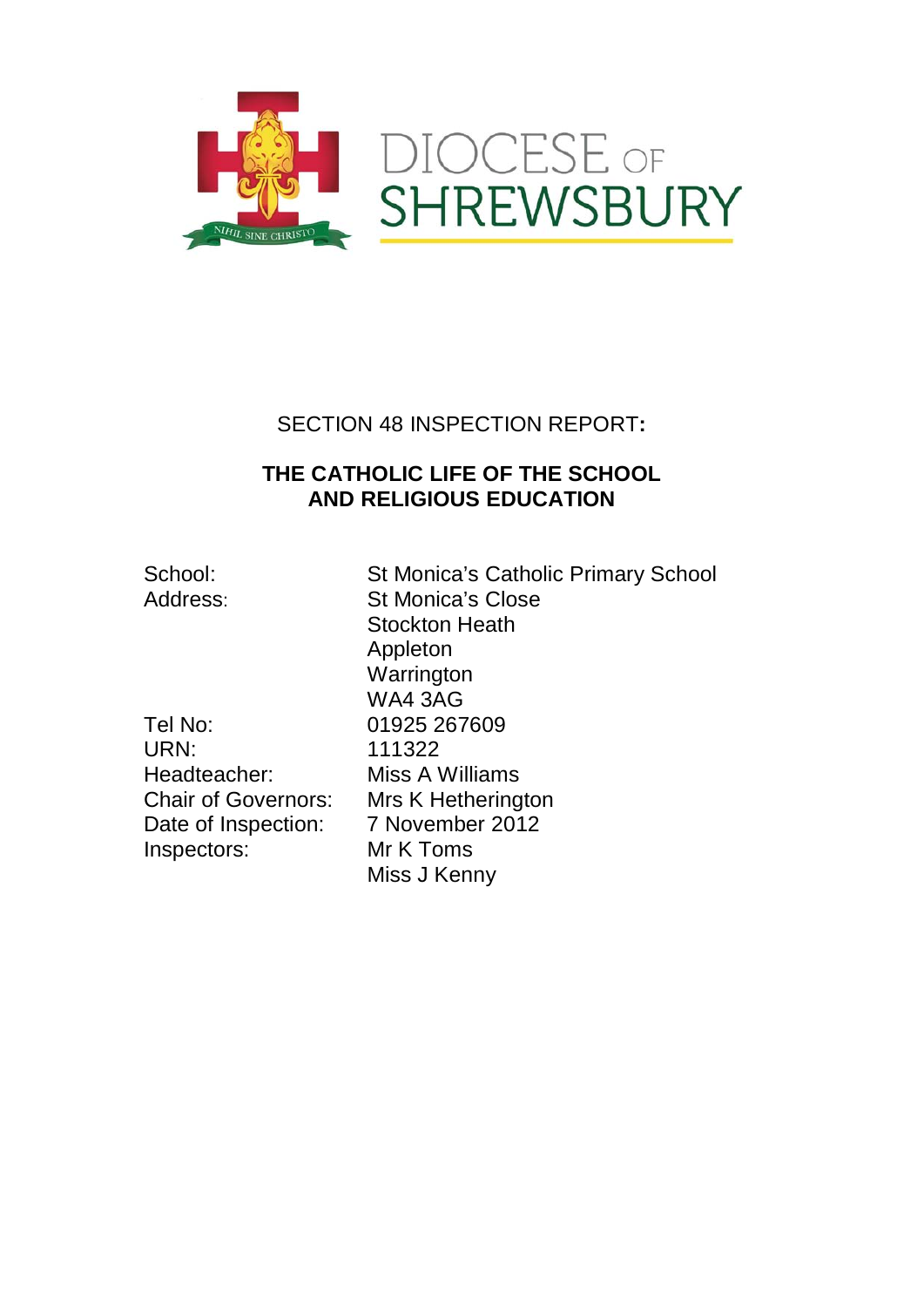# **MISSION STATEMENT**

## *As a Catholic School St Monica's Staff and Governors are committed to:*



- assist in the Church's mission of making Christ known to all people. That is to place Christ and the teaching of the Catholic Church at the centre of the lives of the children and the community we serve in order that they can have true freedom and fullness of life.
- assist parents, who are the primary educators of their children, in the education and religious formation of their children.
- be at the service of the Parish of St Monica's and foster communion within the parish
- contribute to the creation of an inclusive and cohesive society that is highly educated, skilled and cultured for the common good of that society

### *In order to fulfil these commitments we aim to:*

• put Christ at the centre of everything we do by integrating the gospel values and teachings of the Catholic Church into every aspect of learning, teaching and the totality of school life.



- provide an excellent broad and balanced education to help children to grow to their full human potential and pay regard for the formation of the whole person
- be an integral part of the spiritual, pastoral and community life of the parish of St Monica's, the Diocese of Shrewsbury and the universal church. The celebration of this unity finds its complete expression in our weekly parish celebration of the Eucharist.



• assist children in forming a spirituality based on a maturing relationship with God and to form personal values, rooted in the teachings of Christ, which will enable them to understand their roles, responsibilities and aspirations as citizens in society and the world.

The Gospel Values are objective values rooted in the Beatitudes, the proclamation of Christ's Sermon on the Mount (Matt.5: 3-12). We recognise that adherence to the values of *faithfulness and integrity; dignity and compassion; humility and gentleness; truth and justice; purity and* 

*holiness; tolerance and peace; service and sacrifice,* as expressed in the Beatitudes, offers a guarantee of peace and of collaboration among all citizens in the shared commitment to serving the common good.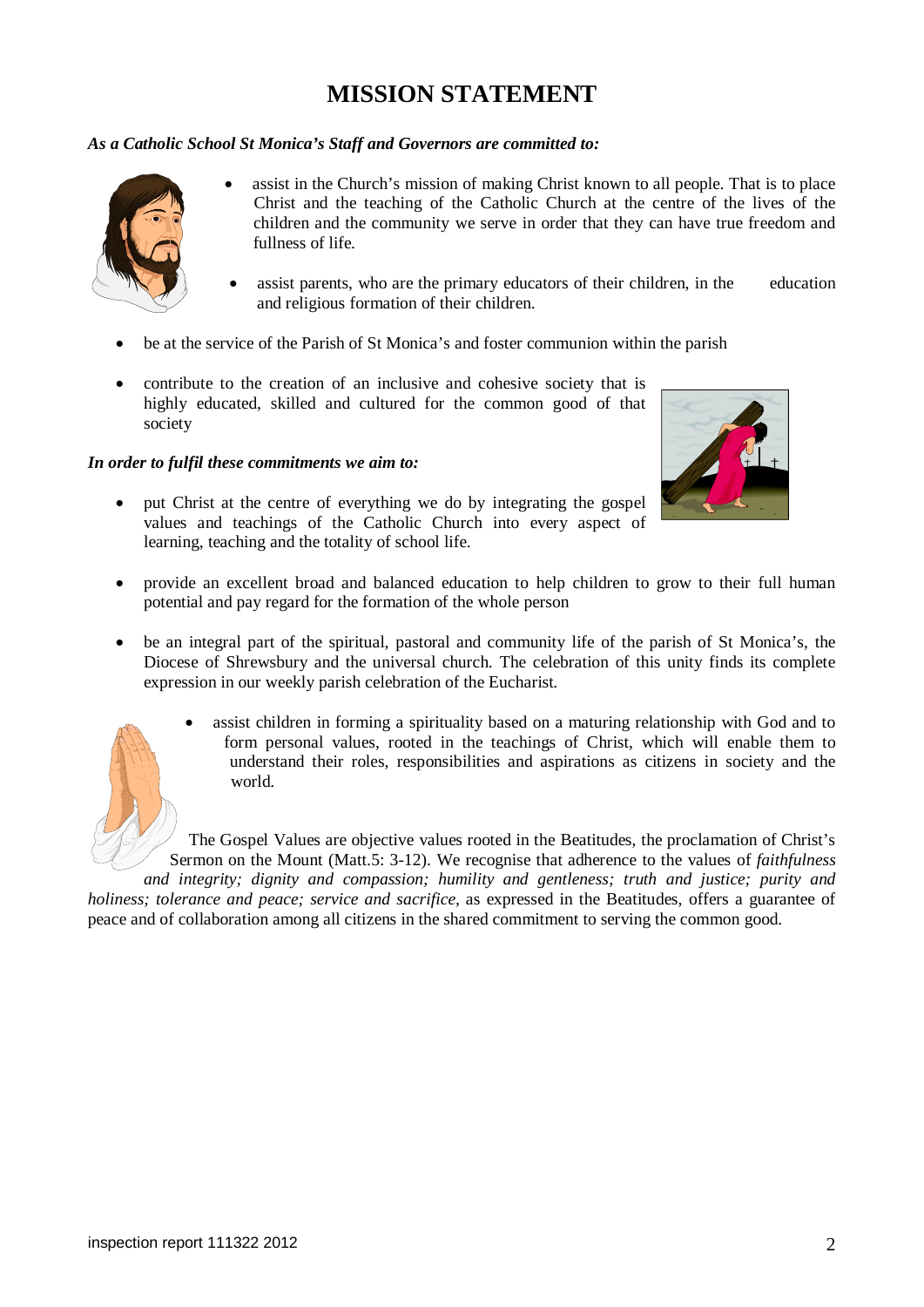# **FACTUAL INFORMATION ABOUT THE SCHOOL**

| Pupils                                |                                                                                                                     | FS                       |    | Y2 | Y3             | $Y_4$ | Y5 | Υ6 | Total |
|---------------------------------------|---------------------------------------------------------------------------------------------------------------------|--------------------------|----|----|----------------|-------|----|----|-------|
|                                       | PT                                                                                                                  | <b>FT</b>                |    |    |                |       |    |    |       |
| Number on roll                        | na                                                                                                                  | 30                       | 29 | 28 | 27             | 20    | 17 | 26 | 177   |
| Catholics on roll                     | na                                                                                                                  | 25                       | 21 | 26 | 22             | 17    | 15 | 22 | 148   |
| Other Christian denomination          | na                                                                                                                  | 4                        | 3  |    | 3              | ◠     | っ  | 3  | 18    |
| Other faith background                | na                                                                                                                  | 0                        | っ  | O  | $\overline{2}$ |       | ი  |    | 4     |
| No stated religious affiliation       | na                                                                                                                  |                          | 3  |    |                |       | 0  |    |       |
| Number of learners from ethnic groups | na                                                                                                                  | 6                        | 2  | -  | 5              | 3     |    | 3  | 20    |
|                                       | Information above taken from data forms. Some inaccuracy may underreport total number of Catholic Children on roll. |                          |    |    |                |       |    |    |       |
| Total on SEN Register                 | na                                                                                                                  | -                        |    | 4  | 3              | 6     |    | 6  | 23    |
| Total with Statements of SEN          | na                                                                                                                  | $\overline{\phantom{0}}$ |    | っ  |                |       | -  |    | 4     |
| <b>FSM</b>                            | na                                                                                                                  | 0                        |    |    | -              |       | -  |    | ົ     |

| academic vear<br><b>Exc</b><br>clusions<br>ın<br>ı last | 'ermanent | term<br>lxed |  |
|---------------------------------------------------------|-----------|--------------|--|
| of multiple<br>deprivation<br>Index                     | 10.7      |              |  |

| PARISHES SERVED BY THE   |         |
|--------------------------|---------|
| <b>SCHOOL</b>            |         |
| Name of Parish           | No of   |
|                          | Pupils  |
| St. Monica's<br>Appleton | 125 est |
|                          |         |
|                          |         |
|                          |         |
|                          |         |

| PARISHES SERVED BY THE<br>SCHOOL |           | <b>PUPILS TRANSFER</b>               |        |
|----------------------------------|-----------|--------------------------------------|--------|
| Name of Parish                   | No of     | Name of School                       | No of  |
|                                  | Pupils    |                                      | Pupils |
| St. Monica's<br>Appleton         | $125$ est | Cardinal Newman Catholic High School |        |
|                                  |           | Loreto Catholic Grammar School       |        |
|                                  |           | St. Ambrose Catholic Grammar School  |        |
|                                  |           | Altrincham Grammar School for Girls  |        |
|                                  |           | <b>Bridgewater High School</b>       |        |

| <b>TIME</b><br>EACHING                          |    |            | $\checkmark$ | $\sqrt{c}$<br>- | \/^<br>ບ | Y4  | VĘ | Y6                 | $\tau$ otal |
|-------------------------------------------------|----|------------|--------------|-----------------|----------|-----|----|--------------------|-------------|
|                                                 | דם | $- -$<br>- |              |                 |          |     |    |                    |             |
| otal<br>(Hours)<br>teaching<br>week<br>time per |    | ∽<br>-     |              |                 | ت        | ے ۔ |    | $\sim$ $\sim$<br>ت |             |

| <b>STAFFING</b>                               |                | <b>NAME OF SCHOOL</b>      |                        |
|-----------------------------------------------|----------------|----------------------------|------------------------|
| Full-time teachers                            | 5              | Published admission number | 30                     |
| Part-time teachers                            | 4              | Number of classes          | 8 including pre school |
| Total full-time equivalent                    |                | Average class size KS1     | 28.5                   |
| Support assistants                            | 10             | Average class size KS2     | 22.5                   |
| Percentage of Catholic teachers f.t.e.        | 64%            |                            |                        |
| How many teachers teach RE (P) f.t.e.         |                |                            |                        |
| Number of teachers with CCRS or equivalent    | 5              |                            |                        |
| Number of teachers currently undertaking CCRS | $\blacksquare$ |                            |                        |

| <b>NAME OF SCHOOL</b>      |                        |
|----------------------------|------------------------|
| Published admission number | 30                     |
| Number of classes          | 8 including pre school |
| Average class size KS1     | 28.5                   |
| Average class size KS2     | 22.5                   |

# **FINANCIAL DATA**

| <b>EXPENDITURE (£)</b> | Last financial year<br>2010/2011 |
|------------------------|----------------------------------|
|                        |                                  |
| <b>RF</b>              | £279*                            |
| English                | TBC                              |
| <b>Mathematics</b>     | TBC                              |
| Science                | TRC.                             |

\* This figure does not include the cost of purchasing the WTL scheme which was paid for by the parish.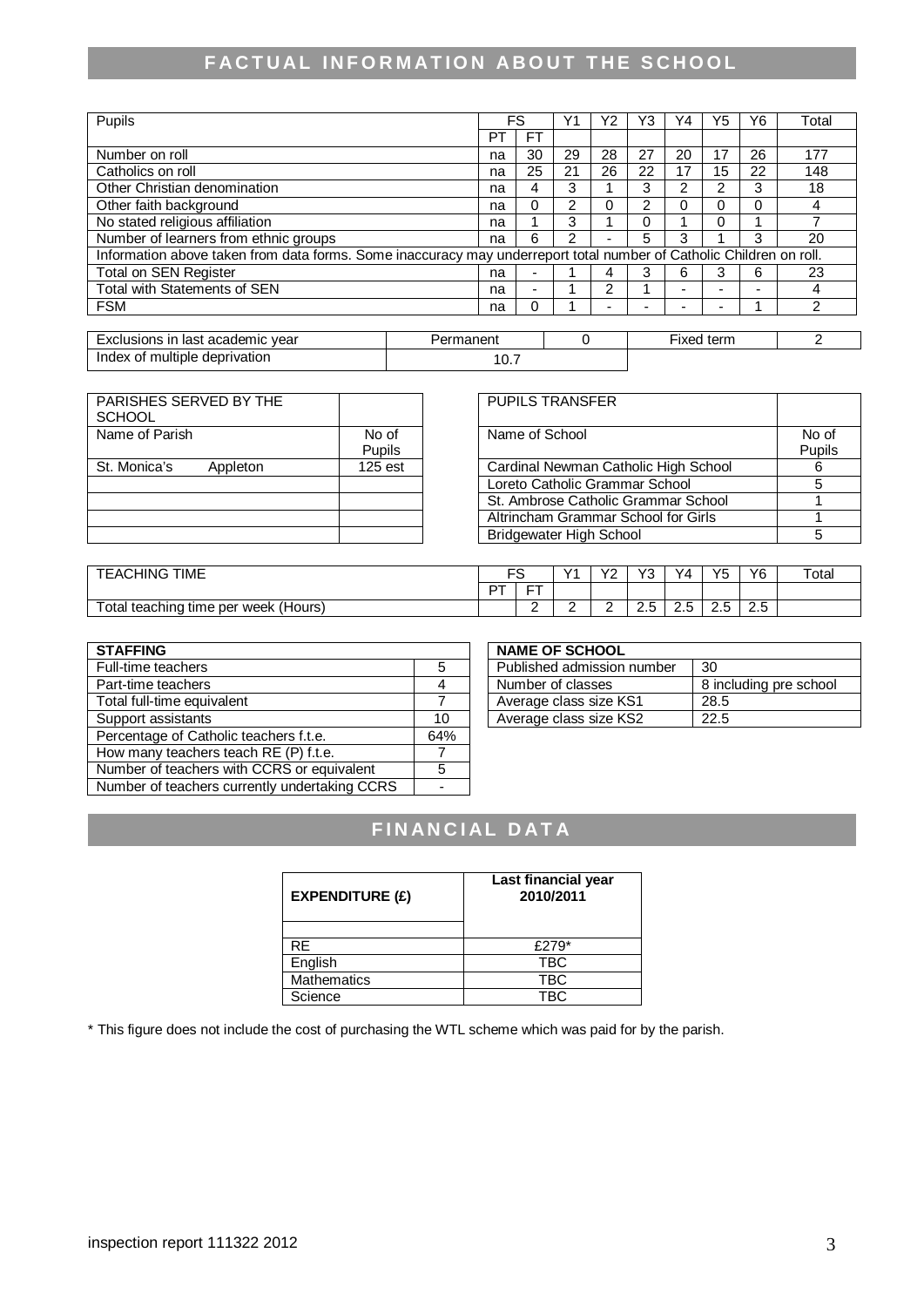| Key to judgements: Grade 1 is outstanding, grade 2 good, grade 3 | Judgement |
|------------------------------------------------------------------|-----------|
| satisfactory and grade 4 inadequate                              |           |

## **OVERALL EFFECTIVENESS OF THE SCHOOL 2 How effective the school is in providing Catholic Education**

St Monica's is a good school with a number of outstanding features. Staff are constantly seeking ways to strengthen the Catholic Education they provide. Pupils make good progress overall and their attainment in Religious Education is outstanding. During the inspection the behaviour of the pupils throughout the school was exemplary. They are enthusiastic learners who fully appreciate belonging to this faith community. Provision for Catholic education is good overall with some teaching and learning being outstanding. There is a clear commitment to continue to improve the outcomes for all children. Leaders and managers are deeply committed to their faith and have a clear vision for promoting Catholic Education. There is an outstanding capacity for sustained improvement.

What the school could do to improve further

- Help the children develop their own skills to lead prayer and worship as part of class and whole school Collective Acts of Worship
- Build on previous good practice to further develop the prayer and reflective elements of worship

#### **PUPILS 2 How good outcomes are for pupils, taking account of variations between different groups**

The majority of children make good progress in both key stages in Religious Education with some pupils making exceptional progress. Pupils are well motivated and keen to learn. During the lessons observe, and during the two Acts of Collective Worship the children's behaviour was very good. They showed a high degree of respect for each other and applied themselves well to the tasks they were asked to do. The children in the Reception class thoroughly enjoyed the role play activity, exploring the theme of God's Wonderful World. They were able to understand that we are loved for all our differences. The older children in key stage one responded well to the difficult question of what heaven might be like. The children in year three were beginning to appreciate Mary's feelings in the annunciation story through a hot seating activity. The older children were making some profound observations in their topic exploring aspects of justice and injustice and how, as Christians, we are asked to play our part. The pupils enjoyed their Religious Education work and all of their workbooks were very well presented and cared for. Attainment by the pupils at the end of key stage two is outstanding.

The children were fully aware of the importance for them of belonging to this faith community. They were keen to play their part in supporting all the activities and responsibilities they had in school, from the "buddy system" to the fund raising activities for the various charities they supported. They appreciated the links they had with other schools both in Manchester and in Spain and how these links helped them grow in their understanding of each other. The children spoke enthusiastically of their links to a local care home.

During Collective Acts of Worship and prayers within class, the children were very reflective and keen to contribute their ideas during periods of discussion. They showed a high degree of respect for each other's differences and beliefs whilst appreciating the importance of belonging to the faith community at St. Monica's.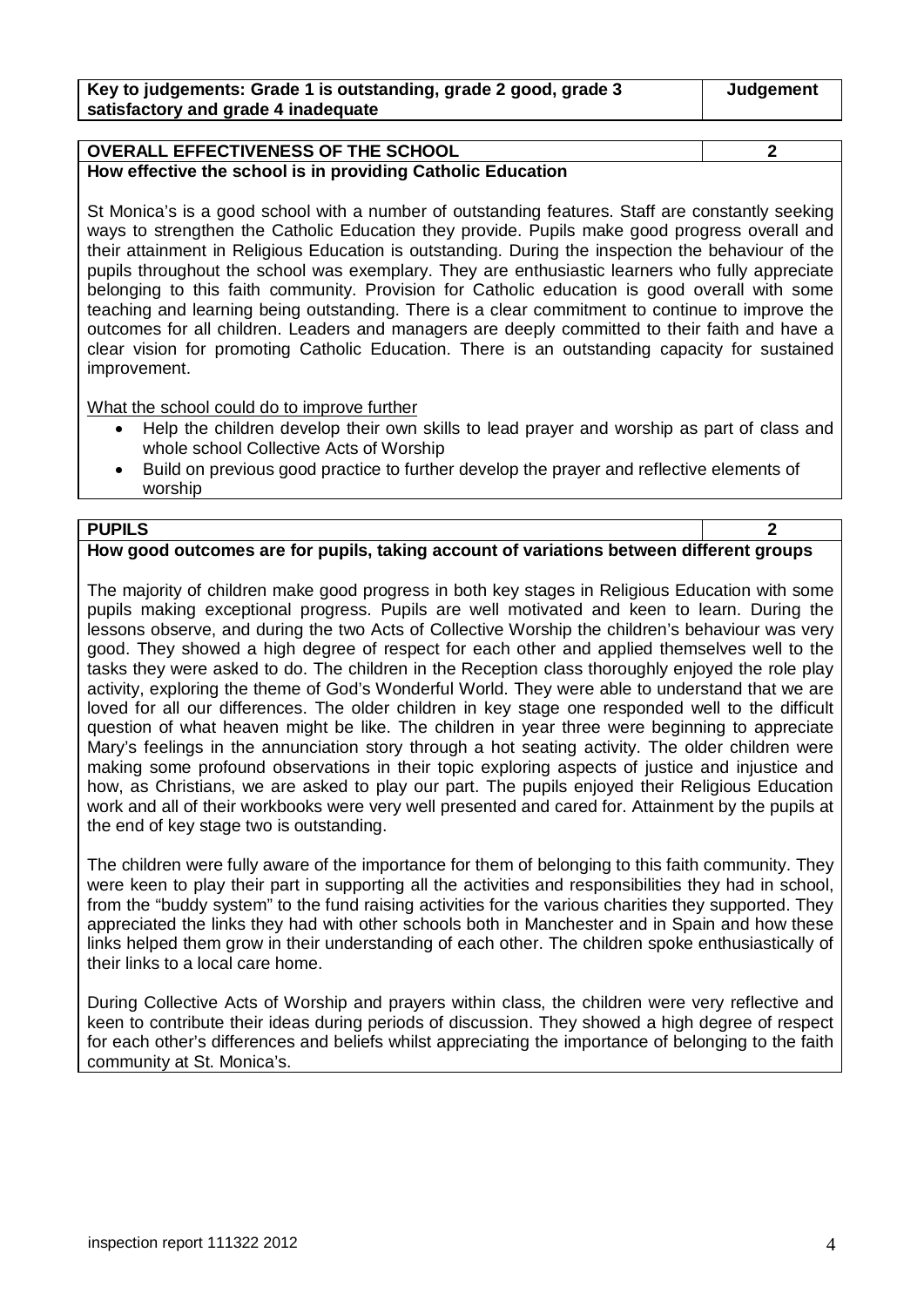| <b>PROVISION</b>                                      |  |
|-------------------------------------------------------|--|
| How effective the provision is for Catholic Education |  |

Overall the teaching and learning is good with a number of outstanding features. This enables the majority of the children to make good progress in Religious Education. All the staff are extremely dedicated and work hard to achieve the best for their pupils. Assessment procedures in Religious Education are outstanding and reflect the commitment of the staff to continue to raise standards in Religious Education in line with other areas of the curriculum. The excellent pupil progress tracking procedures allow the staff to focus on helping the children to move forward with their learning. The marking procedures support the children in their next steps to learning. Tasks are appropriately differentiated to meet the different needs of learners and support staff are very effective in supporting children with particular learning needs and disabilities.

The new Religious Education scheme, *The Way The Truth and The Life*, has been successfully introduced and is being continually evaluated to ensure previous successful approaches are not lost. Collective Acts of Worship are good and are closely linked to the liturgical year. There are a range of styles to engage the children in their lessons and the school is looking at ways to develop further aspects of prayer and reflection. All staff help to lead Acts of Worship and are keen to develop their own skills. The children are actively involved in all the Collective Acts of Worship and the school is developing their skills in leading prayer and worship. The school is particularly skilled in helping children to understand and respect the beliefs of others and this adds to a real sense of belonging to the family of St. Monica's School.

There is a very effective Sacramental Programme in the school and this is supported by the parish community. Many governors are active parishioners and are very supportive of this programme. The parish priest celebrates mass with the children in the parish church. All issues from the last inspection have been met and the school is outstanding in meeting Diocesan requirements.

### **LEADERS AND MANAGERS 1**

## **How effective leaders and managers are in developing the Catholic Life of the school**

Leaders and managers are outstanding in developing the Catholic Life of the school. The strong and committed leadership of the headteacher, together with a very effective senior management team ensure that the Catholic mission of the school is central to all leaders think and do. The governing body is growing in confidence and governors are proving to be very effective, bringing their own strengths and skills to help challenge and support the work of the school. The Chair of Governors and the Religious Education link governor are regular visitors to the school. Together, they all ensure that the Gospel values permeate the whole school community.

The leadership team have worked hard to develop a very rigorous system of monitoring and assessment. This allows them to target more precisely next steps in pupil progress and so continue to raise still further outcomes for all children. Religious Education and the Church's mission are at the heart of the school improvement plan and the leadership team is keen to keep spiritual formation as an integral part of the school development plan.

Parents are very supportive of the school and fully appreciate the Catholic ethos and vision. One parent commented that "it was great that he (her son) is beginning to understand our faith more." A number of others were keen to comment on how the great family atmosphere allowed their children to develop more fully. The school has worked hard to provide a pre-school centre that reflects the Catholic ethos of the school and works in full partnership with the school. Pupils benefit significantly from the many links and partnerships they have to the local and wider community. Pupils spoke confidently of how they learnt so much from links to a school in Wythenshawe and to pen pals they had in Spain. They also spoke of the beneficial links they had to a local care home. Children from other faith backgrounds spoke well of how they were able to play a full part in the life of St. Monica's and were keenly aware of the mutual respect held for people from whatever their background.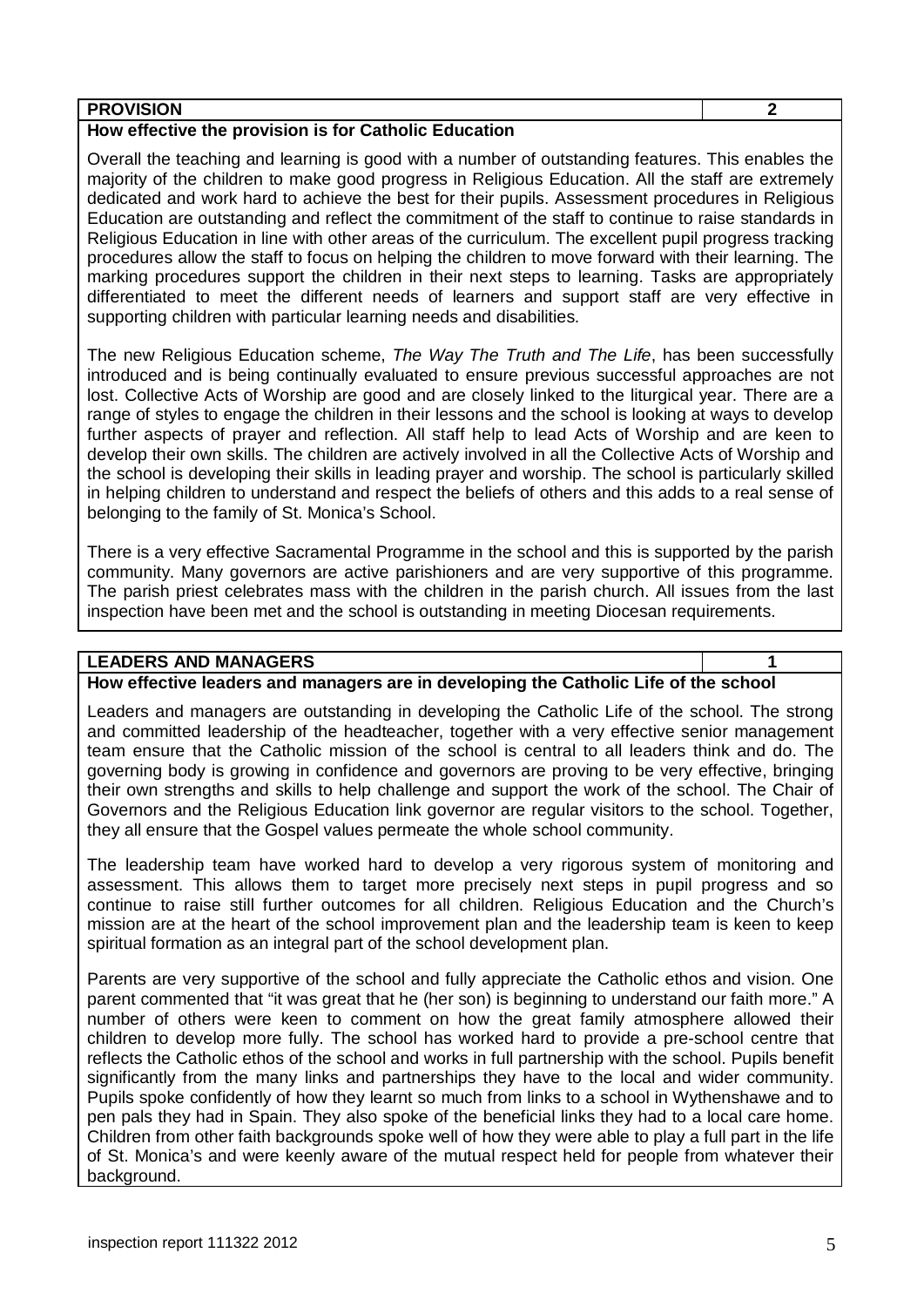#### **PARENTS' QUESTIONNAIRE**

Number of questionnaires distributed: Number of questionnaires returned 56

|   |                                                                                                     | Strongly<br>Agree | Agree | <b>Disagree</b> | Strongly<br><b>Disagree</b> | Don't<br>Know |
|---|-----------------------------------------------------------------------------------------------------|-------------------|-------|-----------------|-----------------------------|---------------|
|   |                                                                                                     | 46                | 32    | 2               |                             |               |
|   | My child enjoys school                                                                              |                   |       |                 |                             |               |
| 2 | am happy with the values and attitudes that the<br>school teaches                                   | 50                | 27    | 2               |                             |               |
| 3 | am made to feel welcome in school                                                                   | 37                | 37    | 4               |                             |               |
| 4 | The school seeks the views of parents/carers and<br>takes account of their suggestions and concerns | 19                | 48    | 8               |                             | 4             |
| 5 | The school gives me a clear understanding of what<br>is taught in Religious Education               | 31                | 44    |                 |                             | 4             |
| 6 | The school enables my child/ren to achieve a good<br>standard of work in Religious Education        | 43                | 35    |                 |                             |               |
| 7 | The school keeps me well informed about my<br>child(ren)'s progress in Religious Education          | 21                | 50    | 5               |                             | 3             |

#### **PUPILS' QUESTIONNAIRE (YEAR 2)**

|                                                                      | Yes | <b>Sometimes</b> | No |
|----------------------------------------------------------------------|-----|------------------|----|
| I like being at this school.                                         | 26  |                  |    |
| 2 I learn new things in Here I am lessons.                           | 21  | 6                |    |
| 3 I enjoy learning about Jesus and how to live as His friend         | 25  |                  | 2  |
| 4 I have to work hard                                                | 22  | 6                |    |
| 5 My teacher helps me when I get stuck so I can make my work better. | 22  | 5                |    |
| 6 My teacher listens to me.                                          | 25  | ኅ                |    |
| 7 When I am unhappy there is always an adult I can talk to.          | 21  |                  | 3  |
| 8 I get praise when I do my best                                     | 25  |                  | っ  |
| 9 Other children are kind and behave well                            | 11  | 16               |    |
| 10 I am happy on the playground.                                     | 20  |                  |    |
| 11 I am allowed to help in class and around school.                  | 20  | 6                |    |
| 12 I enjoy the times we say our prayers, talk to God and sing songs  | 25  | っ                |    |
| about Jesus                                                          |     |                  |    |

#### **PUPILS' QUESTIONNAIRE (YEAR 6)**

|               |                                                               | Yes | <b>Mostly</b> | <b>Sometimes</b> | No |
|---------------|---------------------------------------------------------------|-----|---------------|------------------|----|
|               | Do you like being at this school?                             | 12  | 9             |                  |    |
| $\mathcal{P}$ | Do you find out new things in Religious<br>Education lessons? | 5   | 15            | 5                |    |
| 3             | Are your Religious Education lessons<br>interesting and fun?  |     | 13            | 5                |    |
| 4             | Do you get help when you are stuck?                           | 15  | 9             |                  |    |
| 5             | Do you have to work hard?                                     | 9   | 6             | 9                |    |
| 6             | Do teachers show you how to make your work<br>better?         | 20  | 2             | 3                |    |
|               | Do other children behave well?                                |     | 12            | g                |    |
| 8             | Are teachers fair to you?                                     | 13  | 9             | 3                |    |
| 9             | Do teachers listen to your ideas?                             | 15  |               | 3                |    |
| 10            | Are you trusted to do things on your own?                     | 14  |               | 3                | ⌒  |
| 11            | Do you enjoy your times of prayer together?                   | 13  | 8             |                  |    |